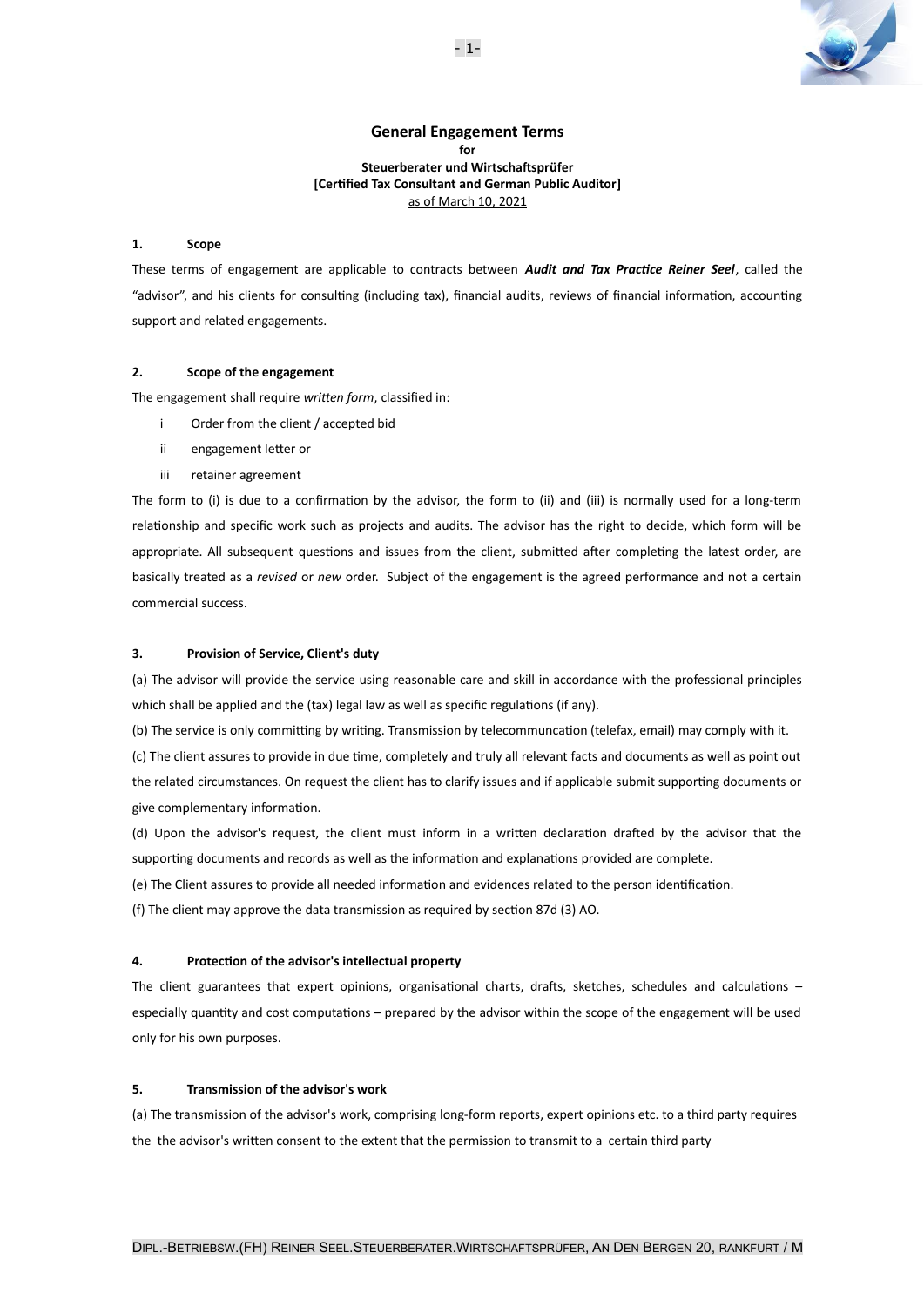

 (e.g. Commercial Bank Institute) does not result from the engagement terms. The advisor is liable (within the limits of No. 8) towards third parties only if the prerequisites of the first sentence are given.

(b) The use of the advisor's work for promotional purposes is not permitted, an infringement entitles the advisor to immediately cancel all engagements not yet conducted for the client.

#### **6. Correction of Deficiencies**

(a) Where there are deficiencies, the client is entitled to subsequent fulfilment (of the contract). The client may demand a reduction in fees or the cancellation of the contract only for the failure subsequent fulfilment. Section No. 8 applies to the

extent that claims for damages exist beyond this.

(b) The client must assert his claim for the correction of deficiencies in writing without delay. Claims pursuant to the first paragraph not arising from an intentional tort cease to be enforceable one year after commencement of the statutory time limit for enforcement.

(c ) Obvious deficiencies such as typing and arithmetical errors contained in the advisor's professional statements may be corrected at any time. Errors which may call in question the conclusions from the statements entitle the advisor to withdraw also versus third parties, but the advisor should first hear the client, if possible.

#### 7**. Remuneration and Payment Policy**

(a) The fee can be agreed on the net basis of a tax fee regulation (StbVV) or law fee regulation (RVG if applicable), a time fee (hourly/daily rate) or flat (package) fee. The regulatory fee can be agreed in writing higher or lower than stated in the legal frame (§ 4 StBVV).

(b) The advisor is entitled to claim the whole fee in advance, advanced payments as well as reimbursement. § 8 StBVV shall be applied accordingly.

(c) The advisor shall invoice the client as agreed, in advance or upon issuance the delivered written results, report or statement. Invoices for additional work and further work will be issued on completion of the relevant engagement.

(d)) The client agrees, that the invoice can be transmitted by electronic way (for instance Email).

(e) The client will promptly pay the invoiced amount or outstanding balance on the receipt of the initially or final invoice. The committing data transmission to the tax department is subject to the (before) fully paid fee.

(f) Additional fees shall be charged for operations, which are not included in the order of confirmation or agreement or for additional time consumption, which is not due to the advisor.

(g) The advisor's charging rates are available on his website or upon request from the advisor.

(h) If the advisor is unable to perform all or part of the service for any reason outside the advisor's control including failure of the client to comply of any of his obligations, the advisor shall nevertheless be entitled to payment of:

1 The amount of non-refundable expenses incurred by the advisor

2 A proportion of the agreed fee equal of the proportion of services actually carried out.

(i) Unless otherwise stated, all fees quoted are exclusive travelling, subsistence costs and other expenses (if any). All fees and additional charges are exclusive of applicable value added tax, sales tax or similar tax in the country concerned.

(j) Any set off against the advisor's claims to remuneration and reimbursement of outlays is permitted only on undisputed claims or claims determined to be legally valid.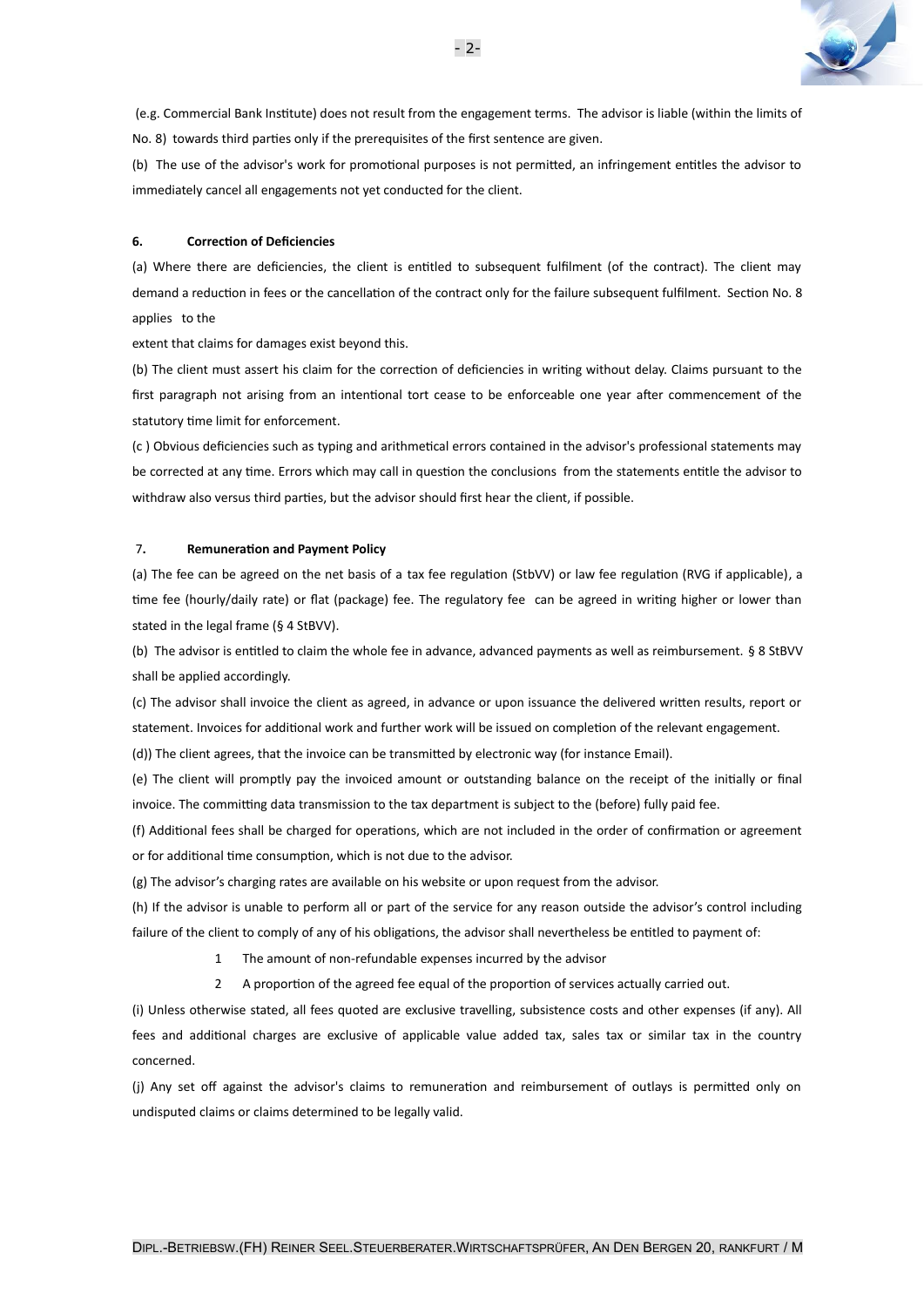

### **8. Liability and indemnification**

### *(a) Limitation of liability*

The advisor undertakes to exercise due care and skill in the performance of the service and admits responsibility only in cases of *proven* negligence. The liability of the advisor for claims of compensatory damages of any kind – except for damages resulting from injury to life, body or health - for an individual case of damages resulting from negligence is limited

to Euro 1 million (as covered by professional insurance); this also applies if liability to a person other than the client should be established.

#### *(b) Preclusive deadlines*

A compensatory damages claim may only be submitted within a preclusive deadline of one year of the rightful claimant having become aware of the damage and of the event giving rise to the claim. The claim will be dismissed if legal action is not taken within six months deadline subsequent to the written refusal of acceptance of the indemnity and the client was informed about this consequence.

#### *(c) Indemnification*

Except for the single case of negligence by the advisor, the client agrees to harmless and indemnify the advisor against all claims (actual and threatened) by any third party for loss, damage or all expenses relating to,

(i) the conduct of the service or

(ii) out of or in connection with the client's product, process or service the subject of the certification (including, without limitation, product liability claims).

### **9. Confidentiality towards third parties and data security**

(a) Pursuant to the law, the advisor is obliged to treat all facts that he comes to know in connection with his work as confidential, irrespective of whether these concern the client himself or his business associations unless the client releases him from this obligation.

(b) The advisor may only release long-term reports, expert opinions and other written statements on the results of his work to third parties with the consent of his client.

(c) The advisor is entitled – within the purposes stipulated by the client - to process personal data entrusted to him or allow them to be processed by third parties.

### **10. Default of acceptance and cooperation on the part of the client**

If the client defaults in accepting the services offered by the advisor or the client does not provide the assistance (pursuant to No. 3) or otherwise, the advisor is entitled to cancel the agreement immediately by writing. The advisor's right to compensation for additional expenses as well as for damages caused by the default or the lack of assistance is not affected, even if the advisor does not exercise his right to cancel.

### **11. Retention and return of supporting documentation and records**

(a) The advisor retains, for ten years, the supporting documents and records in connection with the completion of the engagement, that had been provided to him and that he had prepared himself as well as the correspondence with respect to the engagement.

(b) After the settlement of his claims arising from the engagement the advisor upon the request of the client must return all supporting documents an records obtained from him or for him for reason of his work on the engagement.